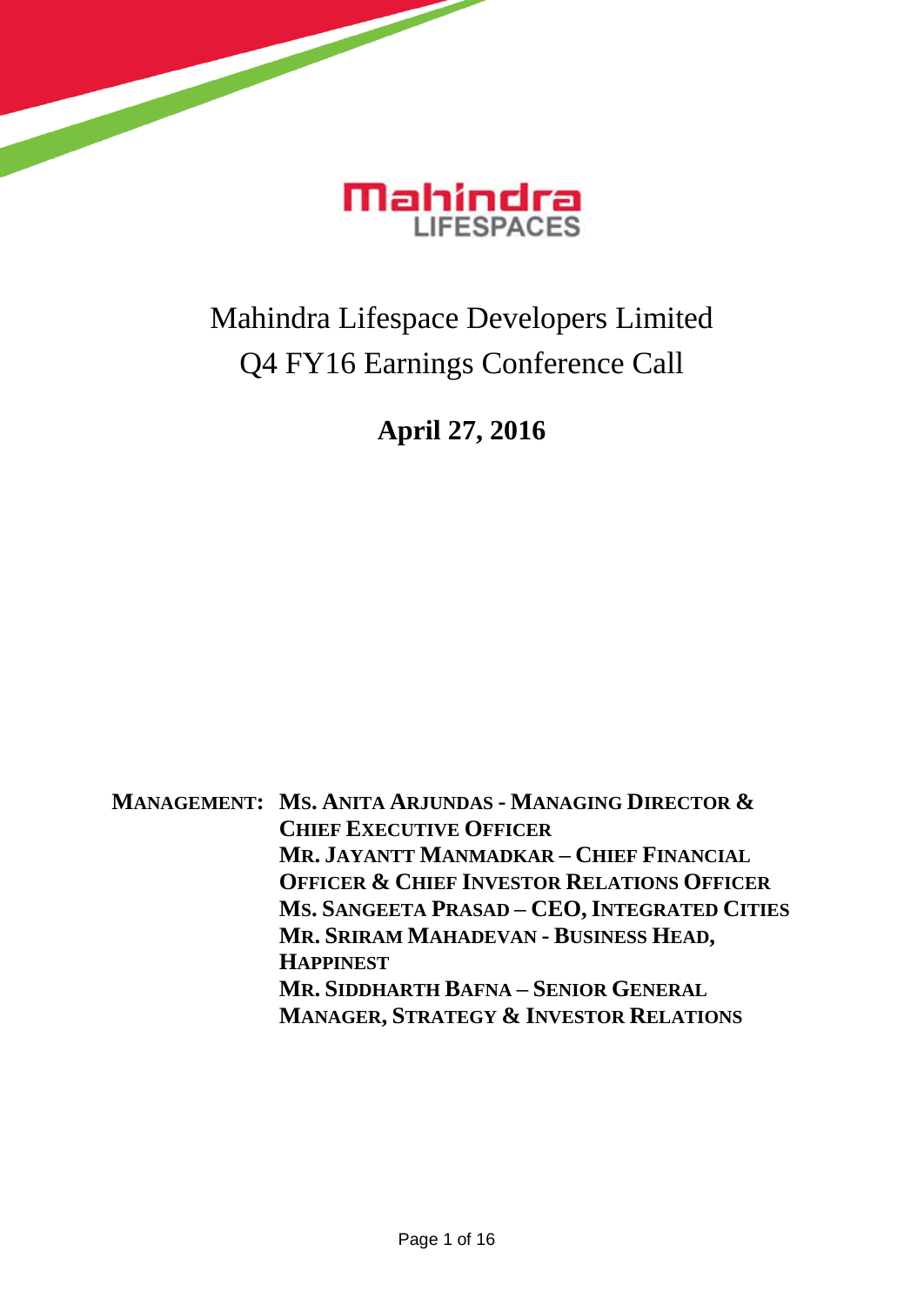

**Moderator:** Ladies and gentlemen, Good morning and welcome to the Mahindra Lifespace Developers Limited Q4 FY-16 Earnings Conference Call. We have with us today Ms. Anita Arjundas – Managing Director and Chief Executive Officer, Mr. Jayantt Manmadkar – Chief Financial Officer and Chief Investor Relations Officer, Ms. Sangeeta Prasad – Chief Executive Officer Integrated Cities, Mr. Sriram Mahadevan – Business Head, Happinest and Mr. Siddharth Bafna – Senior General Manager, Investor Relations. As a reminder all participant lines will be in the listen-only mode and there will be an opportunity for you to ask questions after the presentation concludes. Should you need assistance during the conference call, please signal an operator by pressing '\*', then '0' on your touchtone phone. Please note that this conference is being recorded. I would now like to hand the conference over to Ms. Anita Arjundas. Thank you and over to you, ma'am.

**Anita Arjundas:** Thank you, Good morning and welcome to the Q4 FY16 Earnings Call. The consolidated total income for the quarter stood at Rs.282 crores with a post-minority interest PAT of Rs.49 crores as against Rs.268 crores and Rs.31 crores respectively in the corresponding period previous year, a growth of 5% on top-line and 59% on bottom-line respectively. The consolidated income for the full year stood at Rs.877 crores with a post-minority interest PAT of Rs.93 crores as against Rs.1,148 crores and Rs.266 crores respectively in the previous year. Previous year performance includes the impact of the sale of property in Byculla wherein the company had development rights on part of the property. Excluding the impact of this transaction, total income for FY16 remained flat whereas there was a marginal drop in PAT post minority interest. The drop in profitability this year is largely attributable to a lower leasing activity at the two World City projects where we leased close to 30 acres in FY16 as compared to 68 acres in FY15.

> In the residential business we sold 305 units worth Rs.294 crores during this quarter, an increase of close to 120% over the last quarter, largely due to a good response to our new launch Vivante in Mumbai. We have also seen good performances at Windchimes in Bangalore, Ashvita in Hyderabad and Bloomdale in Nagpur. For the full year we recorded sales of Rs.830 crores as compared Rs.708 crores in the previous year, a growth of 17%. Significant contributions during the year have been from Luminare, Windchimes and Vivante. APR for the year also moved up based on the product mix and APR is currently at 7,163 per square feet as opposed to 5,141 in the previous year.

> On the execution front, we achieved revenue recognition milestone at six phases across five projects and project completion at five phases across four projects. In total, during the quarter we completed 1.21 million square feet, taking the total completed development for the year to 3.3 million square feet which is more than twice of what we completed in FY15. We have also completed construction of Phase-I, as part of this completion, of Happinest Avadi at Chennai in just 20 months from launch, vindicating our business model of faster turnaround in the affordable housing segment to be able to deliver homes to customers in that segment faster. Currently handovers are under way across four projects, Aura, Bloomdale, Iris Court and Aqualily with over 800 units handed over this financial year as against 540 units in the previous year.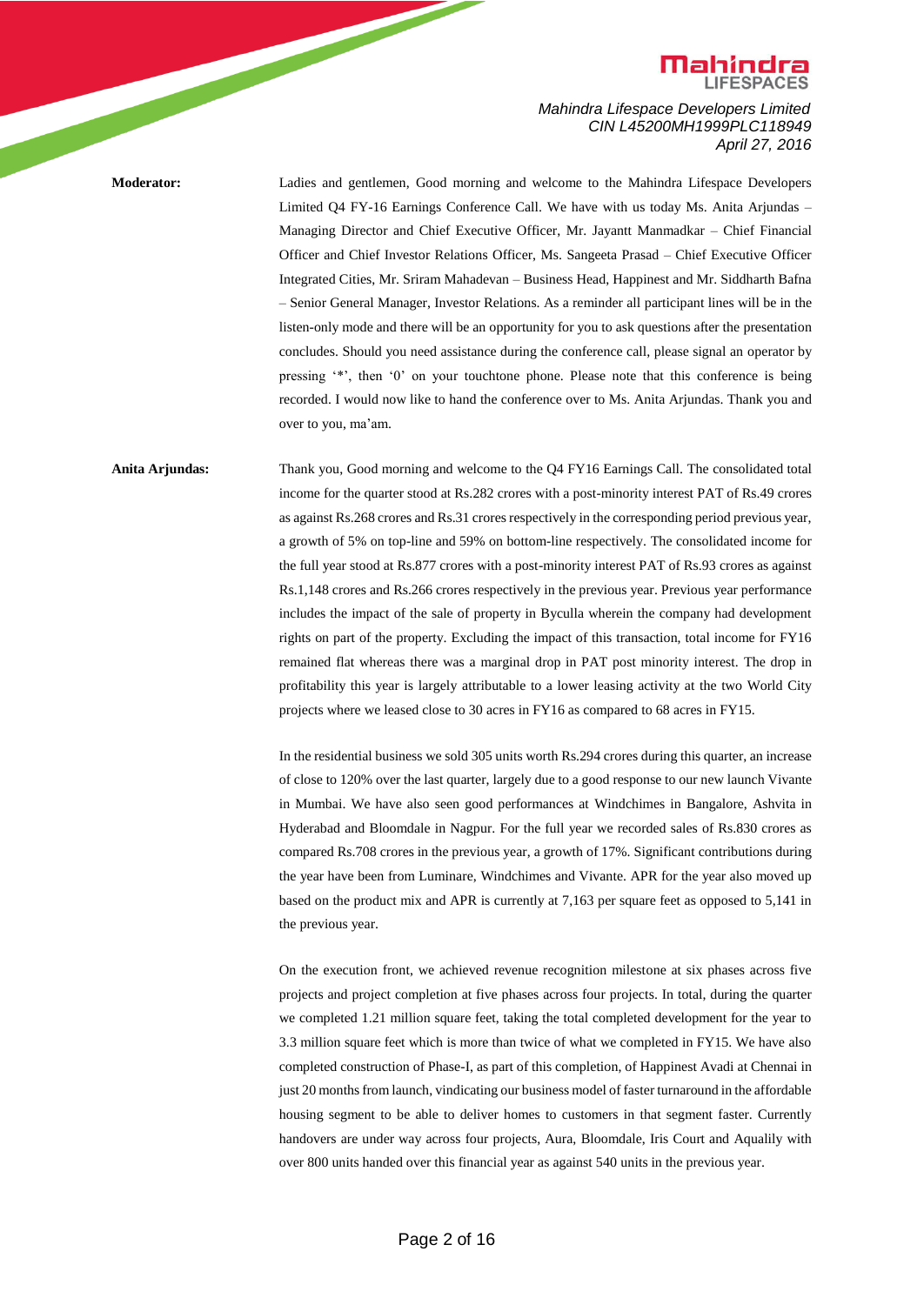

> In the integrated cities, we signed one new customer in the DTA at Mahindra World City Jaipur, while two customers acquired additional space for expansion - one in the Handicraft SEZ and the other in DTA. The overall performance at Jaipur however remained muted as decision making process continued to be slow by customers. In Mahindra World City Chennai, the land that was required for the last phase of development and sale has come into the books of the company; however we await the layout approval from the government before we can launch this inventory. During the quarter we also had equity infusion by Sumitomo Corporation into the North Chennai Industrial Cluster. The entity has now become a 60:40 joint venture between Mahindra World City Developers Limited and Sumitomo Corporation.

> I will come to the focus areas for the coming year at the end of the Q&A, but I would now like to hand over to Jayantt to take you through the financial performance for the quarter.

**Jayantt Manmadkar:** Thank you, Anita. Good morning, everyone. The Q4 performance has been driven by consistent focus on sales and execution. Profitability in the quarter has been additionally driven by revenue recognition in higher margin premium projects like Luminare and Windchimes, savings in cost of some of the projects that we completed recently and the share premium from Sumitomo Corporation in JV at Chennai. We have continued to focus on reducing interest costs and the weighted average interest cost after excluding ICD, OCD and CCDs is currently at 10.4%. Net debt is at Rs. 1,400 crores and the net debt equity ratio at 0.89. During this month we have also paid back Rs.125 crores of Rs. 500 crores NCDs that was taken in MLDL books.

I would now like to throw the floor open for questions.

**Moderator:** Thank you. Ladies and Gentlemen, we will now begin the question-and-answer session. We have the first question from the line of Anubhav Gupta from Maybank. Please go ahead.

**Anubhav Gupta:** For the fourth quarter your total revenue was Rs.2.6 billion, can you give the breakup of how much you booked from the JV with Sumitomo and how much was the development revenue?

**Anita Arjundas:** All of it was development revenue Anubhav, the JV will not come into top-line, it is an equity infusion. So it is only the share premium that comes in - share of share premium that would come into the profits.

**Anubhav Gupta:** So out of this 2.6 billion you did mention in your presentation that 11% was from industrial parks, rest all was development revenue?

**Anita Arjundas:** That is regular leasing activity in Mahindra World City Jaipur.

**Anubhav Gupta:** And so if you compare the revenue on YOY basis it is pretty much flat but still the EBITDA margins have improved considerably. So what is the main reason for that apart from booking revenue from high end projects like Luminare and Windchimes. Is there any other factor to the increase in EBITDA margins?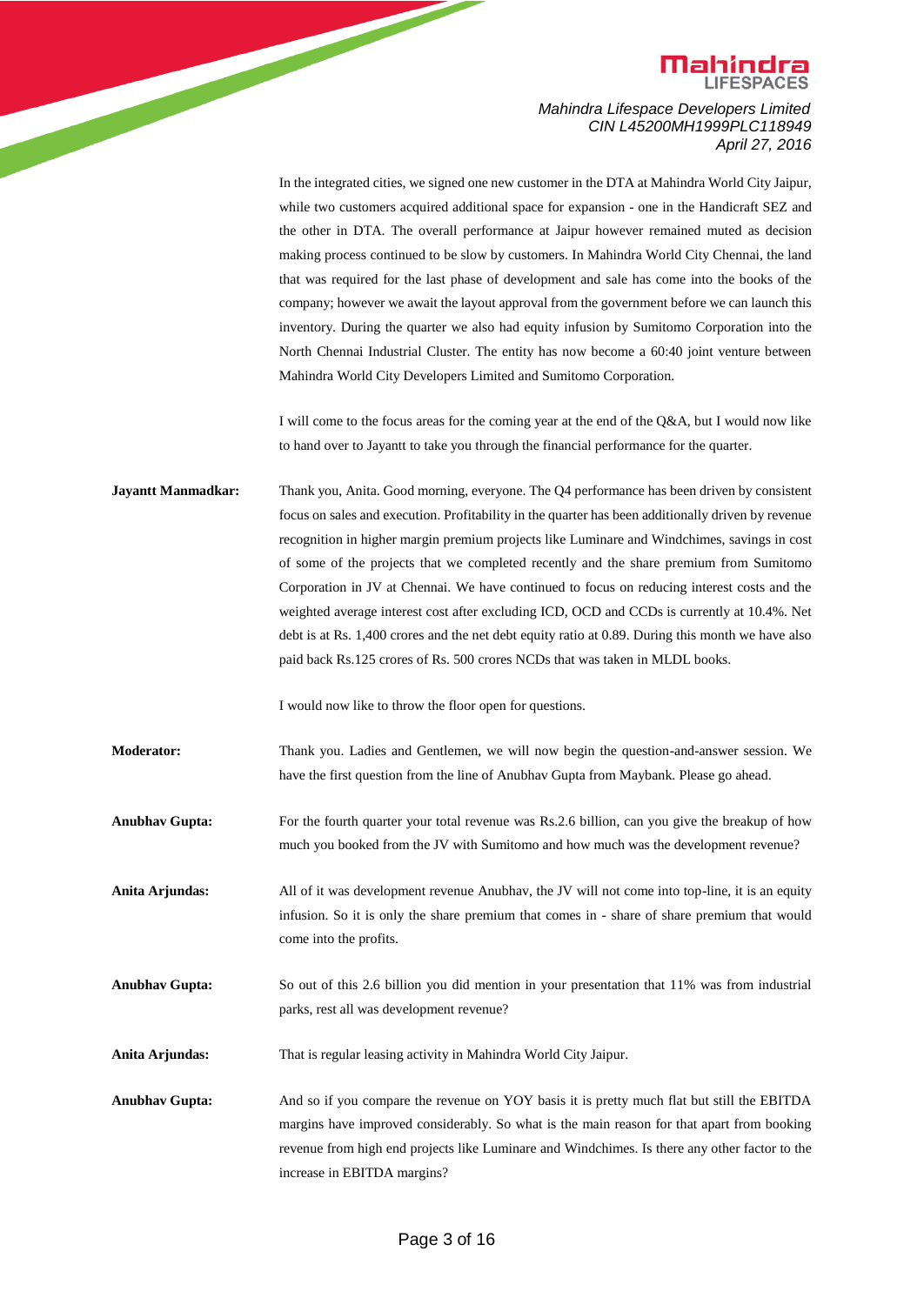

**Anita Arjundas:** As I mentioned in the opening remarks, one is what you rightly said, which is higher margin projects is bringing in revenue recognition during the quarter. There have also been savings in some of our projects which got completed during the quarter; we have had three projects recording construction cost savings, so that got ploughed back into profits and finally the share premium coming in from the Sumitomo equity infusion.

**Anubhav Gupta:** So what was the entry, I mean you have not booked in the revenue so how is it coming into P&L?

- **Jayantt Manmadkar:** This share premium is actually collected when the shares are issued by the joint venture company today, what we have Mahindra Industrial Park Chennai Limited. From the consolidation accounts standpoint what happens is that the income which is received against sale of a proportionate share in the net assets of the company or the subsidiary and when whatever money that you receive is more than the net worth, that is the income during the consolidation of the books. So to the extent of share premium, number one, it is the income which is the realized income and therefore that is the other income in the consolidated books of MLDL.
- **Anita Arjundas:** So the land valuation profit is not anywhere in the picture, this is clearly for the share price valuation which is coming into profits. As the entity starts operations and sales, the unrealized gain coming from land valuation will come in subsequent years.
- **Anubhav Gupta:** So that is into the other income.
- **Jayantt Manmadkar:** Yes.
- **Anubhav Gupta:** Excluding that also, the EBITDA has been quite strong which is good. Second is the inventory at your completed projects - you did specify at around Rs.15 billion, so that is almost equivalent to two times of your current annual pre-sales rate.
- **Anita Arjundas:** No, the Rs.15 billion refers to sales completed, what is not completed has not been valued because we do not want to assign a value to it. You see the number of units that are not sold it is about 380 units which would approximately, at current prices, be at value of between Rs. 150 to Rs. 200 crores.
- **Anubhav Gupta:** So just few comments on the markets in which you are operating, so for FY17 your main markets are Mumbai of course, Bangalore, Chennai, what is the overall sense, how do you see presales? Presales for you in FY16 have been quite good, how do you see this momentum going on, what will be the marketing strategy and selling strategy just to maintain this momentum?
- Anita Arjundas: So we have been focusing on both sales and marketing efforts to keep sustenance volumes up which is why you see a certain level of decent sustenance performance across projects. We continue to have dominant market share in each of our micro markets for each of our projects in terms of velocities that we are recording; the effort will be to continue to push that through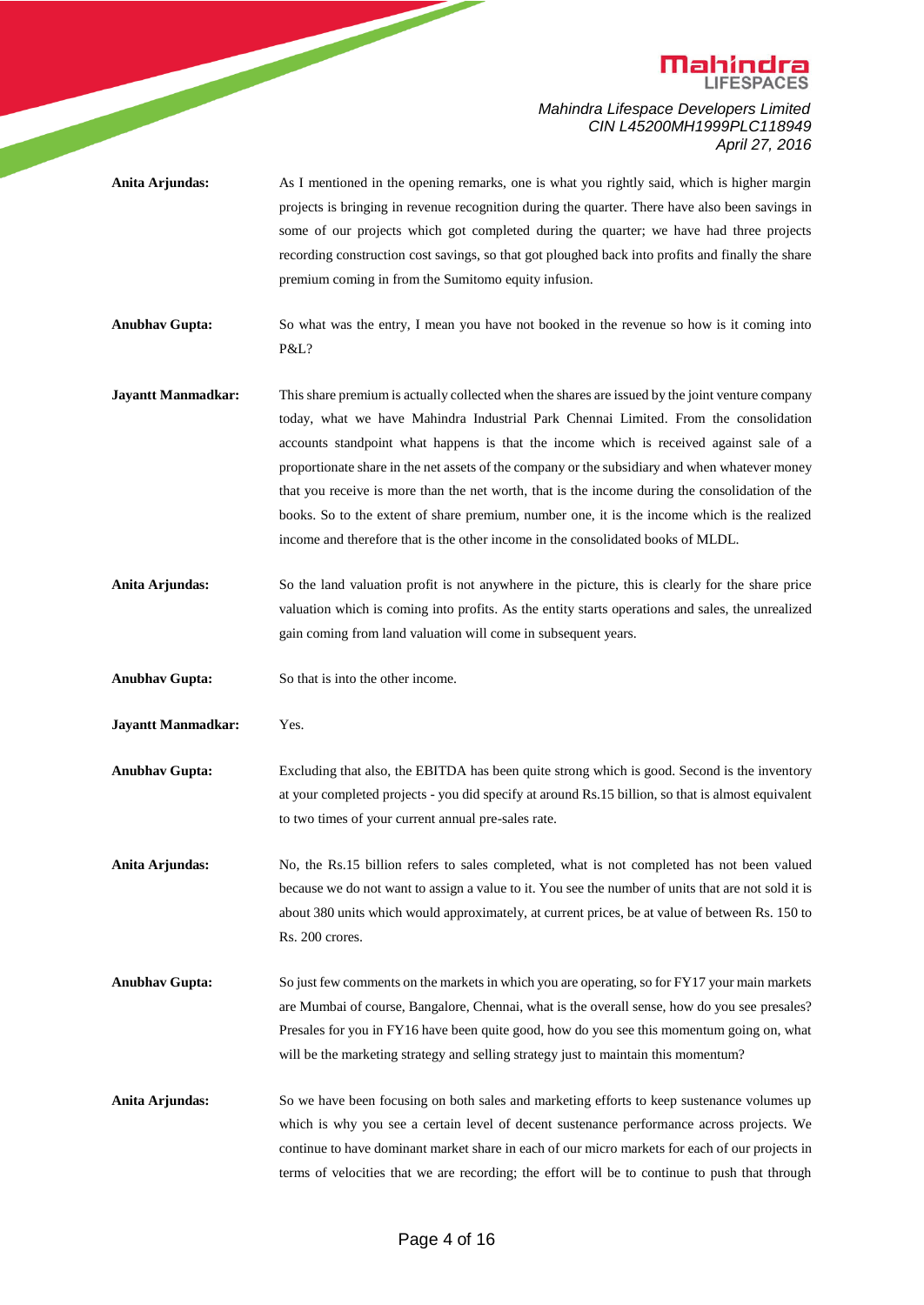

> during this year. In addition, we will have, based on approvals coming in, two to three launches during the year - we expect to be able to launch the second plot in Andheri East, there is the Sakinaka project and the Palghar project in Happinest. We are also trying to get the Kandivali project in Mumbai, the fourth project going, but that may not necessarily be something we will be able to launch in this financial year. So these are the four, at least three of the four projects should come in to add new project contribution to sales. Windchimes will have a second phase getting launched, that again is an important phase and would almost be like a new launch that should push the volumes in Bangalore, besides a sustenance effort across other projects. Also, I think what you should know is that a lot of our projects are getting completed, are getting handed over - we have about 2,500 units now ready for handover in this financial year across projects with maturing development. With peoples' ability to see completed project, itshould also support the balance sustenance volumes.

- **Anubhav Gupta:** And in terms of your key markets, which market you are most comfortable with, where do you see the pricing pressure is going to come in FY17?
- Anita Arjundas: From an overall perspective I think we have seen markets like Bangalore and Hyderabad as being, I would say, Level I markets on consistency of performance and ability to keep price at a certain level. The next layer I would look at is Pune and Nagpur. Mumbai is something we have just entered into, we have had a good launch, and we will have to see how this year pans out. NCR and Chennai would be the most muted markets in the portfolio.
- **Moderator:** Thank you. We have the next question from the line of Ujwal Shah from Quest Investment. Please go ahead.
- Ujwal Shah: Ma'am, I just wanted to understand a bit more about the Jaipur DTA business, so we have actually sold close to 10 acres of land in Q4, what was the sales value exactly for this?
- **Sangeeta Prasad:** For Q4, the sales value has been around Rs.12 crores and it has been a combination of DTA and SEZ, we have done a new DTA sale of around 3 acres and some 3-odd acres of expansion in DTA and the rest has been an SEZ sale, so it is a combination.
- **Ujwal Shah:** So what I do understand is we used to sell lands in Jaipur, the average selling price used to be closer to Rs.2 crores per acre if I am not mistaken, is it that the prices have softened in that area or has it been a conscious decision to just push the sales across?
- **Sangeeta Prasad:** No, we do not have this flip-flop strategy for pricing because that will affect the market in the long run. The new sales which have happened which I said around 2.5 to 3 acres has been on the DTA sales at around Rs.2.1 crores per acre. The remaining, because of SEZ, is at Rs 1.2 and Rs 1.3 crores per acre, the expansion in DTA is on the basis of a very old MoU which was at an anchor pricing that has dipped the average price per acre. So current sales are happening above Rs 2 crores per acres, about 3 acres of expansion sale in DTA happening at the old MoU price,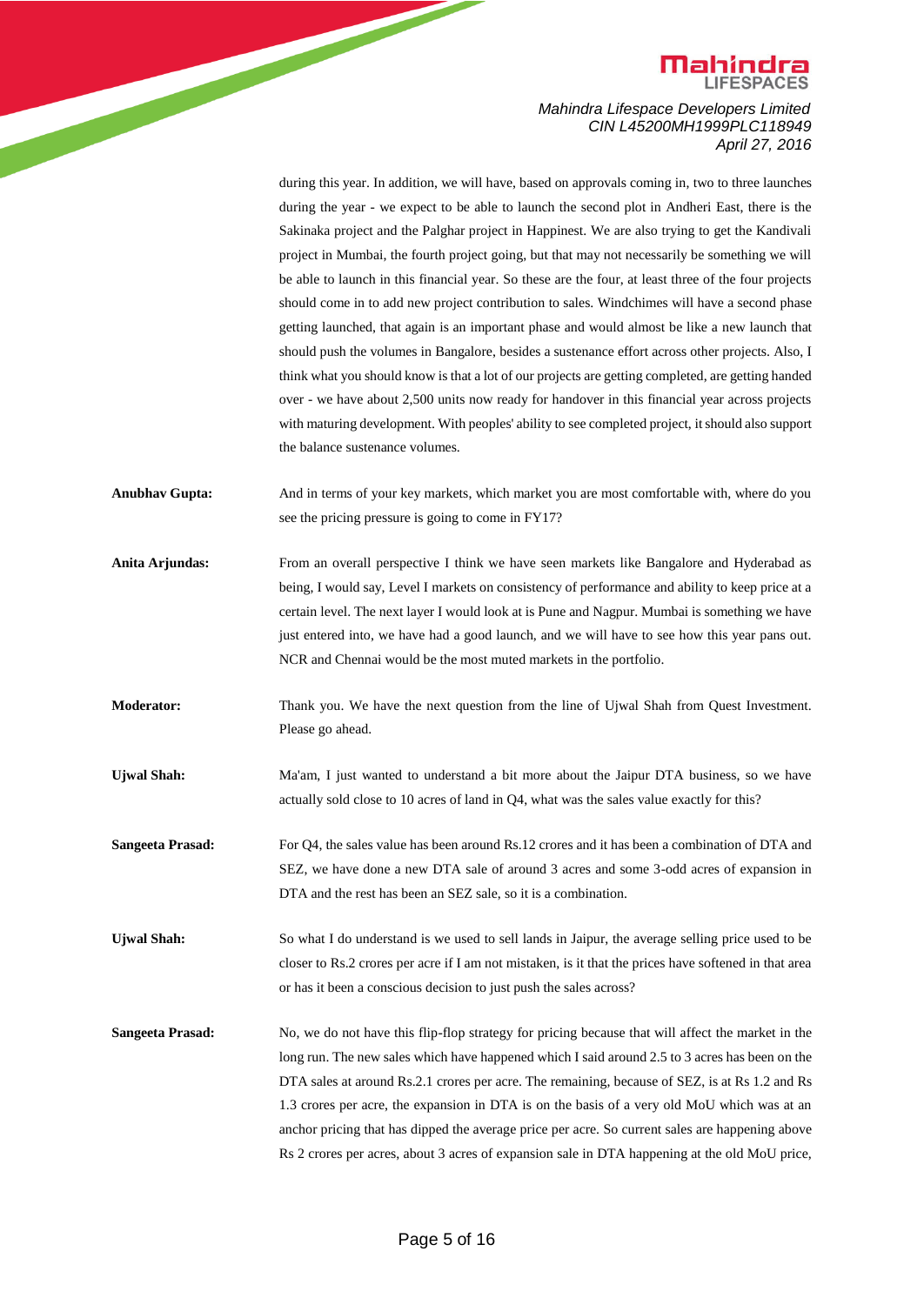

> there was some land encumbrance issues which have been resolved and we have closed the lease deed this year, so that is why the dip in the average price.

Ujwal Shah: And in terms of the profitability that we have seen, when do we see the losses at PAT levels that we have been seeing for probably last four or five quarters, do we expect FY17 to be much better with all those changes that we are going to see in terms of change in product mix for DTA, conversion of SEZ land, how is that progressing ma'am and what about the PAT?

- **Sangeeta Prasad:** Just to give you an overview let me talk about Chennai and Jaipur both. Chennai, as Anita had mentioned earlier, we had just in the month of March got the approval from the Government for the expansion land which has been under approval stage for a while, so that opens up a lot of lucrative inventory and we will be seeing those sales creeping in and giving us profits. So the profits of Chennai will show because the revenues will come in and convert to profits.
- Ujwal Shah: That is 40 acres, right ma'am?
- **Sangeeta Prasad:** So 40 acres as you know, the average price per acre is above Rs.3 crores per acre. As far as Jaipur is concerned, you are right, we have got the product mix approval. DTA Phase-II which we have got as part of the product mix approval is in master planning stage, we will be submitting the master plan to the Government authorities and the moment we get the approval we release inventory of around 400 acres in the market and we shall be launching that product sometime in the next few quarters, so that will also bring us saleable inventory which is important for us to generate profits. As far as the Special Economic Zone is concerned, you are aware we have submitted our proposal to the Government of Rajasthan for the multi-product SEZ status and after the Government of Rajasthan recommends it, it will go to the center. We will see that in the next few months we should be, if things go right, getting the approval. So that is important. This year the focus will be on releasing inventory, saleable inventory as well as getting the marketing and sales strategy. Just for your information, the lead pipeline is coming, the gestation period by customers has been longer but we are looking at getting those sales through this year that is the strategy for the World Cities.
- Ujwal Shah: What is the fixed cost that we incur on a per quarter basis at these two World Cities, ma'am? Jayantt sir, can you help me out with that?

**Jayantt Manmadkar:** Can we come back to that in a few minutes?

- Ujwal Shah: Sure, ma'am. Secondly, I also wanted to know about the South Mumbai property where we have just won the tribunal, so what is the potential of that property and are we planning to redevelop that or probably sell it off, how do we see that?
- **Anita Arjundas:** The property is currently eligible for a 3 FSI and therefore that could be approximately about 50,000 to 55,000 square feet of development is possible on the property. In terms of next steps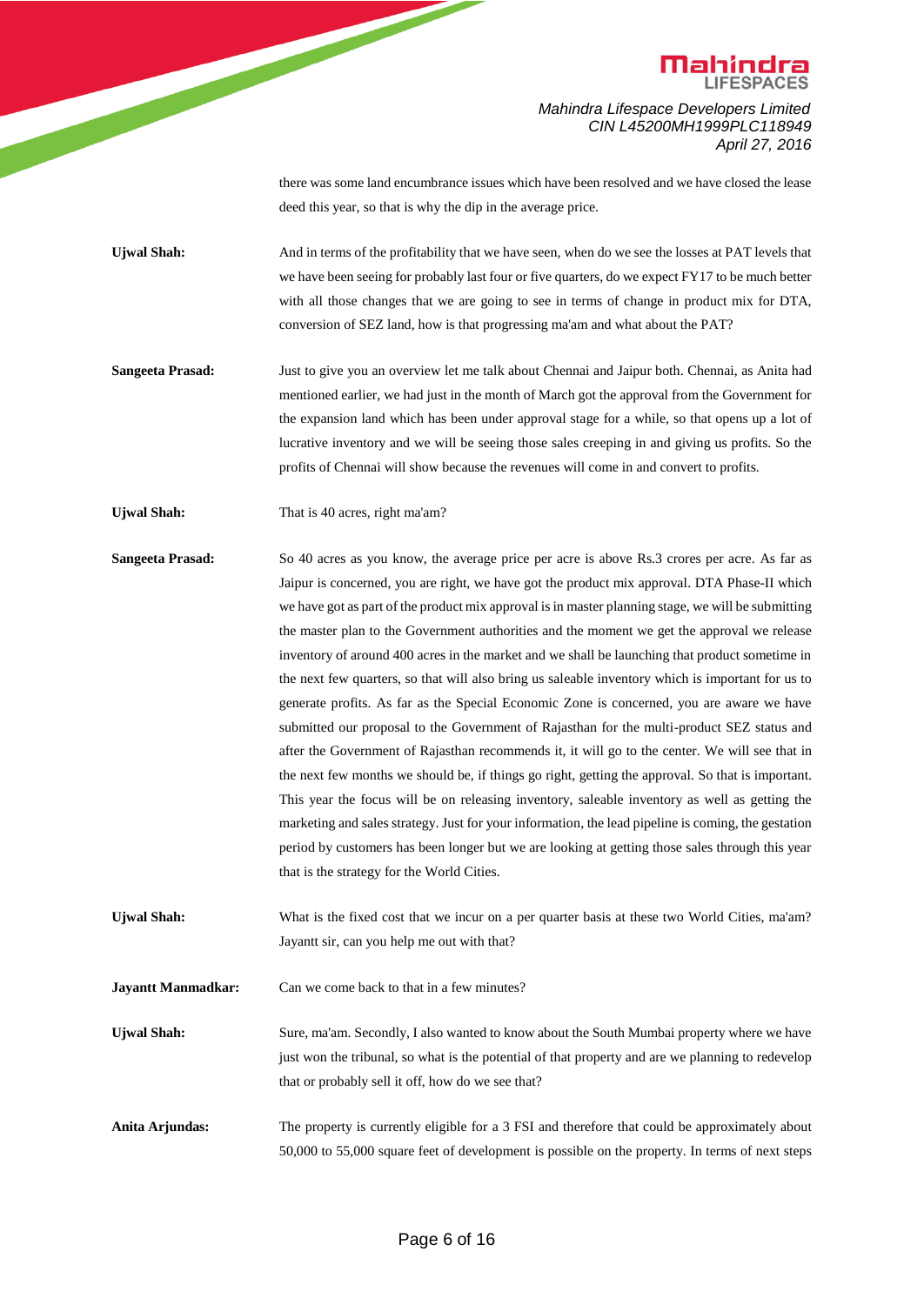

> on it, we are yet to firm up on way forward on whether we will do a development ourselves or whether we will sell it. That is something which will crystallize in the next two to three months.

**Ujwal Shah:** And ma'am, in terms of the progress on Sumitomo JV, can you give some broad guidelines now that things have fallen in place in terms of the JV partnership, how do we see this JV going forward?

Anita Arjundas: Where we are right now is going into the program management mode for the project, so there are various milestones. I will ask Sangeeta to share a little bit more on details, but essentially the focus will be to be able to launch this project sometime towards the end of this year.

**Sangeeta Prasad:** We capitalized the JV as you know in January 2016 and from then on what we are focusing now is on the design, the detailed design and engineering, so that will enable us to get a hang of the cost. And also parallelly what we are doing is we have submitted the EIA papers to the government and we are getting our master plan and layout submitted. The only thing which is coming in the way if I may is the Tamil Nadu elections, the Code of Conduct kicking in therethere is a certain element of inactivity in the state, so what we are doing is we are readying all our internal preparations whether it is design, engineering, getting the BOQ in place, that is what we will focus on in the next couple of months. And as soon as the elections are over and things are clearer we should be pursuing our approvals which are the environment and the master plan layout approval. And if all the things go as per the program management schedule which we have devised we should be, as Anita mentioned, be ready for soft launch sometime in the end of this financial year.

Ujwal Shah: And lastly, ma'am can you help me out with the Palghar update, how is that shaping up, so when can we expect that to come in?

Anita Arjundas: We have completed building plans for it, we are in the process of initiating submissions, we are also getting some clarifications from the government on whether it would qualify as an 80-IBA project because there is some confusion around definition of municipal limits and municipality. So we should get that sorted out, if it is eligible we will submit in the month of June, if it is not eligible we will submit in the month of May.

Ujwal Shah: Any broad based idea in terms of what could the initial launch be like and the size or something?

**Anita Arjundas:** I think I will ask Sriram to share with you the broad contours of land parcel, how much of area, how many units, pricing is something we will come to closer to launch.

**Sriram Mahadevan:** The land parcel is about 22 acres and technically the way we have planned it out it will house around 1,400+ tenements. We intend to launch the first phase by the end of the last quarter of this financial year FY17 and it all depends upon a little bit of clarification which we are seeking on the 80-IBA tax exemption. So if we fall within the jurisdiction then we might be able to get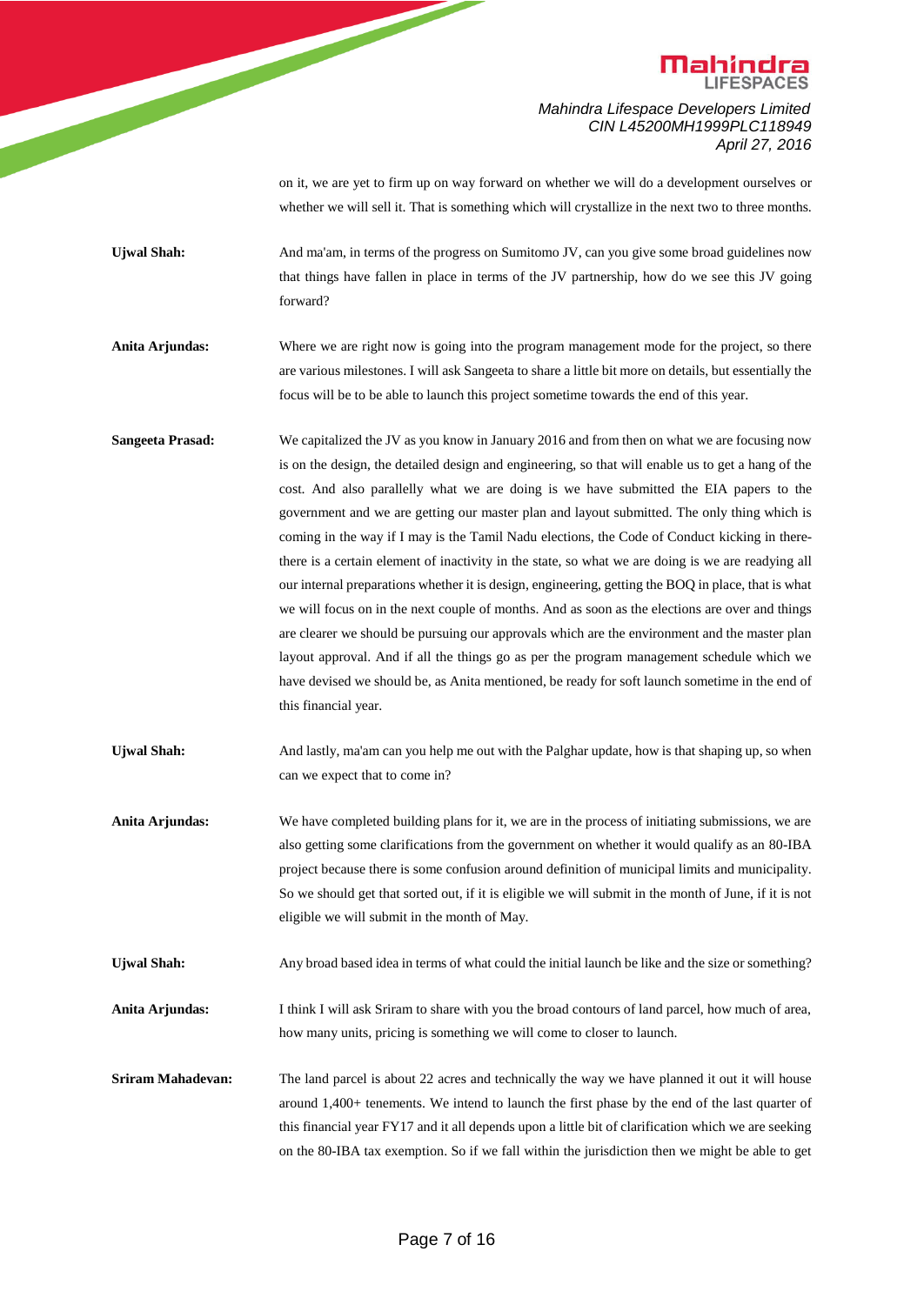

> benefit of that to boost the profitability of the project further. So we are just looking forward to it in terms of getting the clarification and moving accordingly.

- **Ujwal Shah:** So Phase-I most probably will be launched in 4Q 2017 and it would be 1,400+ tenements, if I am not mistaken?
- Anita Arjundas: 1,400 is the total size of the project.
- **Moderator:** Thank you. We have the next question from the line of Puneet Gulati from HSBC. Please go ahead.
- **Puneet Gulati:** Just if you can help me understand or give some more color on your completed projects, what would be the share of your partners, the units which have been unsold for various projects?
- **Anita Arjundas:** The units unsold that we have in the Investor Presentation is only our share.

**Puneet Gulati:** So how much would the partner's share be roughly?

- **Anita Arjundas:** Out of all these projects there is only one project which is completed and which has a partner which is the Ashvita in Hyderabad; their share of total units is about 20%. We have sold part of their units, so their balance units are being sold along with our units.
- **Puneet Gulati:** And what are your thoughts on how long will it take to liquidate this entire inventory?
- **Anita Arjundas:** Well, I guess it varies project to project, some of them you will notice are just two units, three units, four units, so it is more specific to location and the project and that is a matter of days or months depending on how that goes out. The projects where we have recently had inventory getting added is Hyderabad because in Hyderabad there is a system by which you are not allowed to sell a certain percentage of units in the project until you give the occupancy certificate and until you meet the obligations of EWS. So when we finished the first three phases, those units got unblocked, that is why you see a surge in terms of number of units in Hyderabad. The slower projects really would be projects like Aqualily in Chennai where it will take a little bit of time to get that inventory going, and otherwise I think the rest are fairly in control. Avadi is about 125-130 units, it has been maintaining a rate of 20 to 25 units a month and so we should be through till the next few months.
- **Puneet Gulati:** And how much area do you expect to complete and deliver in the current FY17 financial year?

**Anita Arjundas:** Would not be able to put out a number right now.

**Puneet Gulati:** Broad range?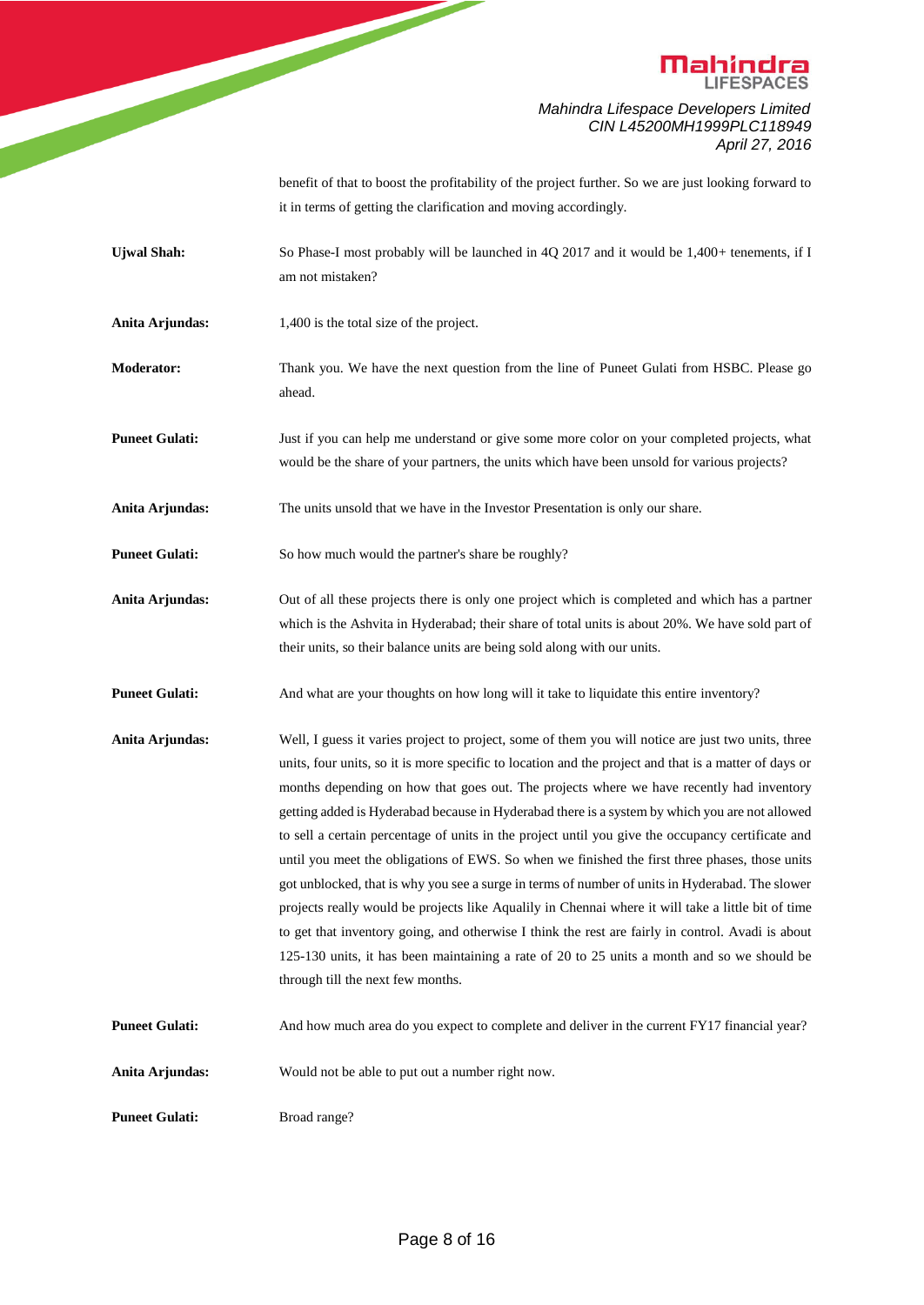

Page 9 of 16 share some references of what the year is looking like. **Puneet Gulati:** And given the level of stress with some of the other developers are you seeing an increased inclination for joint ventures and joint developments and are the prices coming down a bit? **Anita Arjundas:** In terms of land prices, not necessarily but in terms of projects owned by developers coming on the table for JDs it is much more reasonable area share requirements, definitely yes. **Puneet Gulati:** And are you seeing any differences in the way things are being approached because of the Real Estate Bill getting passed? **Anita Arjundas:** I think it is more a combination, on the Real Estate Bill at this point in time I would say it is the whole aspect of some of the developers being under fair amount of financial strain and also realizing that they cannot necessarily develop, construct, market all the land banks that they hold, they might be better off getting credible names to come-in and develop and sell the projects. So I would see the trend more being on that front than a concern around RERA at the moment. **Moderator:** Thank you. Our next question is from the line of Hitesh Doshi, an Individual Investor. Please go ahead. **Hitesh Doshi:** I am just carrying forward from the last question, how is the momentum on the business development front for the next one, two, three years? **Anita Arjundas:** It will be a strong focus area for us Mr. Doshi, we definitely would like to see the business growing significantly. There are some strong targets for the business development team this year in focus markets, so we would like to get land. The attempt will be to do a combination of joint developments and outrights, more of joint developments because we do see opportunities now coming to the table with good commercial terms on JD. **Hitesh Doshi:** The land holders are understanding the importance of branded players and they are coming more, I mean are you seeing the momentum coming on the business development front? You are not able to scale up, the way people are buying more and more from branded players we are not able to see that kind of momentum on business development front from either you or from other developers also. So I mean when you would see things happening in that direction? Anita Arjundas: There are more deals, as I mentioned earlier, coming on the table from developers, better quality of deals in terms of commercials, a better understanding of what it will take to make a deal work. We continue to be stretched on quality of title and technical due diligence. In the last one year, we ventured close to 120 days on four deals and then exited them at the end of the period either because we had issues on title or issues on technical due diligence. So I do not think commercial closure is a concern in terms of being able to hit a number that both parties are comfortable with.

**Anita Arjundas:** Do not have the number right now, so I think as we get into maybe the next quarter call we will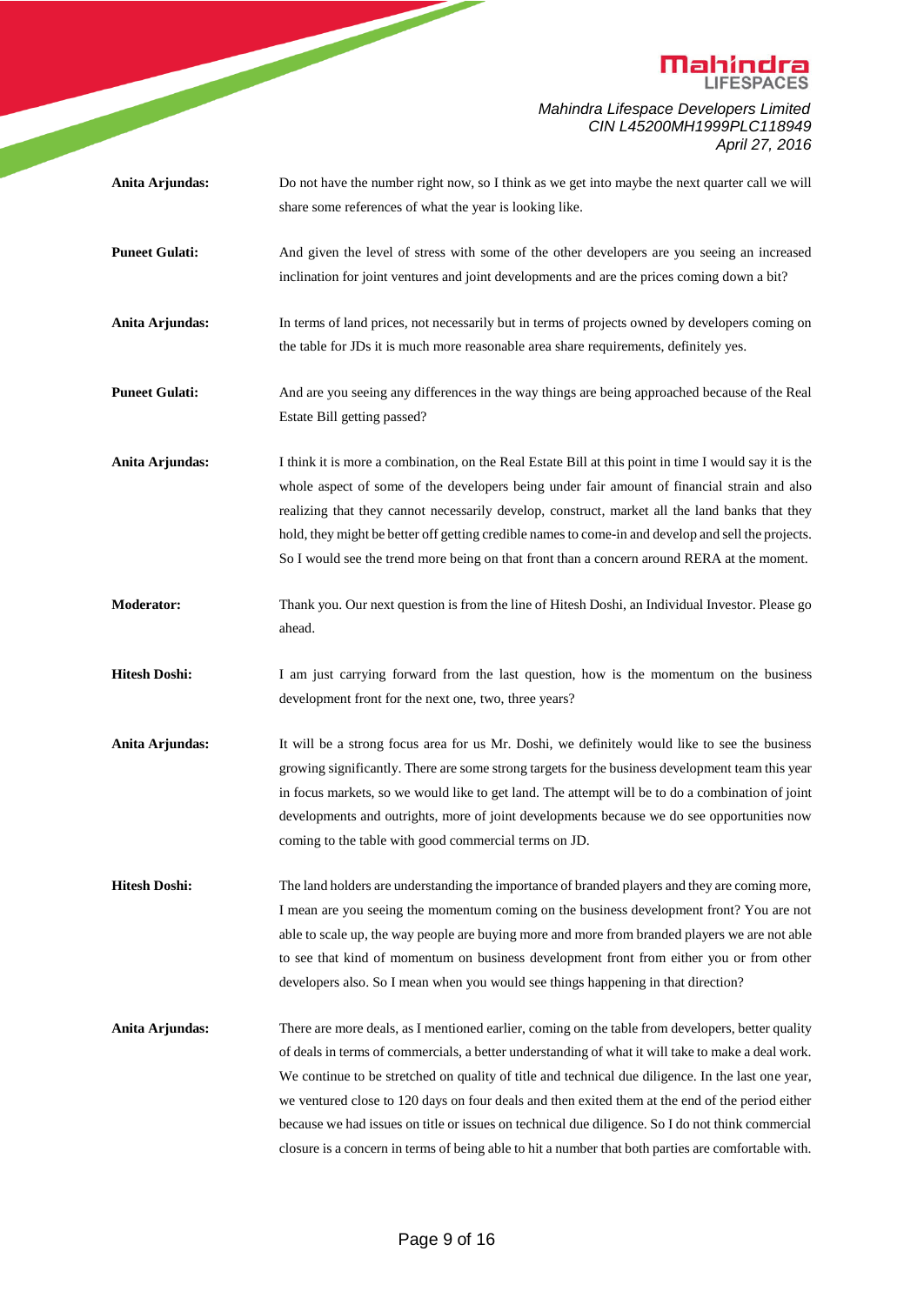

> It is really quality of title and quality of technical issues that has had a high dropout rate for us last year.

**Moderator:** Thank you. We have the next question from the line of Ankita Bora from B&K Securities. Please go ahead.

**Ankita Bora:** My question was on leasing activity which was a little bit muted for this year, how do you think it will pan out for the next year and what would drive them? And second question would be which projects would come under revenue recognition in this year FY17, development projects I mean.

**Anita Arjundas:** We will not be able to share specific forecast, as I mentioned we do have about 14 live projects looking to add about three to four projects during the year, so a combination of all of these would drive sales. We closed last year with a 17% growth on sales, we definitely hope to improve that significantly this year, so that would be one metric. In terms of execution, I think we are strongly focused on meeting timelines and delivering on time, so all of the projects are fairly on course; a few projects might be a few months delayed but otherwise all of them are on course in terms of their schedule. We will see projects that we launched this year, I mean last year Luminare has already hit revenue recognition, Windchimes Tower II has hit revenue recognition, so the second part of Windchimes which been launched should see revenue recognition next year. We would also have Vivante getting into construction and we will be targeting revenue recognition there, plus multiple phases of existing projects.

**Ankita Bora:** And also would you want to highlight on the demand for Vivante project in Andheri?

**Anita Arjundas:** So we launched in the last week of December and it really opened up for sales in January. We saw about 70% of sales happening during the launch this quarter, so that has been a good response. What we have now left is limited number of units in that phase. We will be targeting to complete sales in what is left in Vivante I and we are in the process of getting approvals for second plot next to Vivante I, which will get launched as soon as the approvals come in.

**Moderator:** Thank you. Our next question is a follow-up question from the line of Anubhav Gupta from Maybank. Please go ahead.

- **Anubhav Gupta:** My question is directed towards the head of the Industrial Park Business, so FY17 seems to be a very important year for the industrial park business. After two years of muted activity you have got 40 acres sorted out at your Chennai project and Jaipur the product mix approval has also come, how do you see the demand for these in the sense that are you seeing IIP or manufacturing activity picking up, you are witnessing more inquiries, how do you see the demand panning out for this segment?
- **Sangeeta Prasad:** Just to clarify, the 40 acres in Chennai we have got the approval for the land but we are in the process of getting the master plan layout approval which is a little delayed because of the election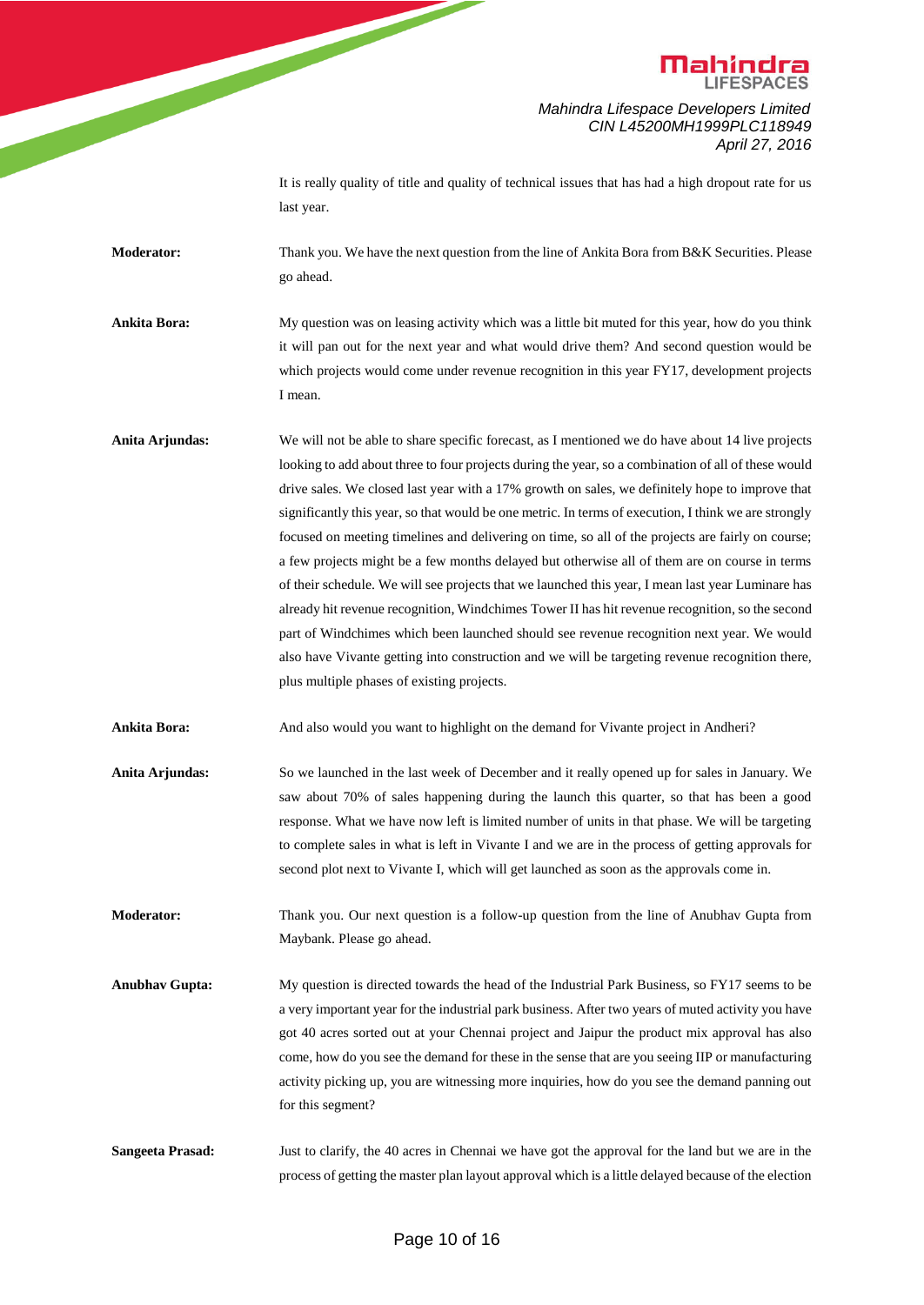

> season in Tamil Nadu, so that is from the supply side of Chennai. And Jaipur, you are right we have got the product mix approval last year, but again, we need the master plan approval for the domestic tariff area (DTA) which is work in progress and so is the multi-product special economic zone approval. While the in-principle product mix approval has come but these approvals need to be in place to effect sales to customers. As far as the demand goes, yes we have seen demand from engineering, we have seen demand from fulfillment and logistics centers. There are two elements which we are seeing, which is the gestation period, people are taking longer to take a decision, the inherent demand is there but instead of a six month cycle it has now increased to a six to eight months cycle. Then also the category of demand, there is a demand even for built to suit which is also something which we are pursuing so that we can effect those deals in the way the customer wants. Engineering, fulfillment centers, standard design factories, IT to some extent, auto ancillaries are the key areas of demand which we are seeing in both Chennai and Jaipur, but Jaipur specific there is a demand for handicraft as well in the special economic zone.

**Anubhav Gupta:** So are you comfortable if this whole inventory hits the market, say for example in first half FY17 are you confident of good sales or you would want that these approvals to get further delayed so that whenever they hit the market…..

- **Anita Arjundas:** I think the approval should come irrespective of the demand. Yes you are right the economic indicators are still not exciting and capital investments by corporate is yet to hit the road in terms of any significant capex coming in, whatever we see today are largely driven by infrastructure spending on roads by the government. So that is still some distance away and it will have an impact on obviously the number of customers that we get to Jaipur and also the closure rate or the conversion rate in terms of time. But at the same time it is the location, it has good infrastructure, good access to land and therefore corporates which are looking to grow should be good targets for the Jaipur business. As far as Chennai is concerned, it is a little bit more driven by multinational interest in that location, most of the customers we acquire are MNCs, while the interest levels have not gone down significantly but at the same time there is time being taken in terms of closures even there. So it is not going to be easy in terms of doing large numbers at the World Cities next year but it definitely is an area where you will see better traction than we have seen in the last couple of years aided both by improvements in market, our efforts and the product mix change. But no, I think the approvals are irrespective of what happens with demand.
- **Sangeeta Prasad:** It should be important that we get the approvals because if there is a customer waiting and we do not have it that will be hara-kiri for us.

**Moderator:** Thank you. We have the next question from the line of Abhishek Anand from JM Financial. Please go ahead.

**Abhishek Anand:** Most of my queries have been answered but I think my query is more on the regulatory side of things, firstly of course we have been hearing a lot of noise around the whole regulatory environment improving in Mumbai with the number of approvals required cutting down to by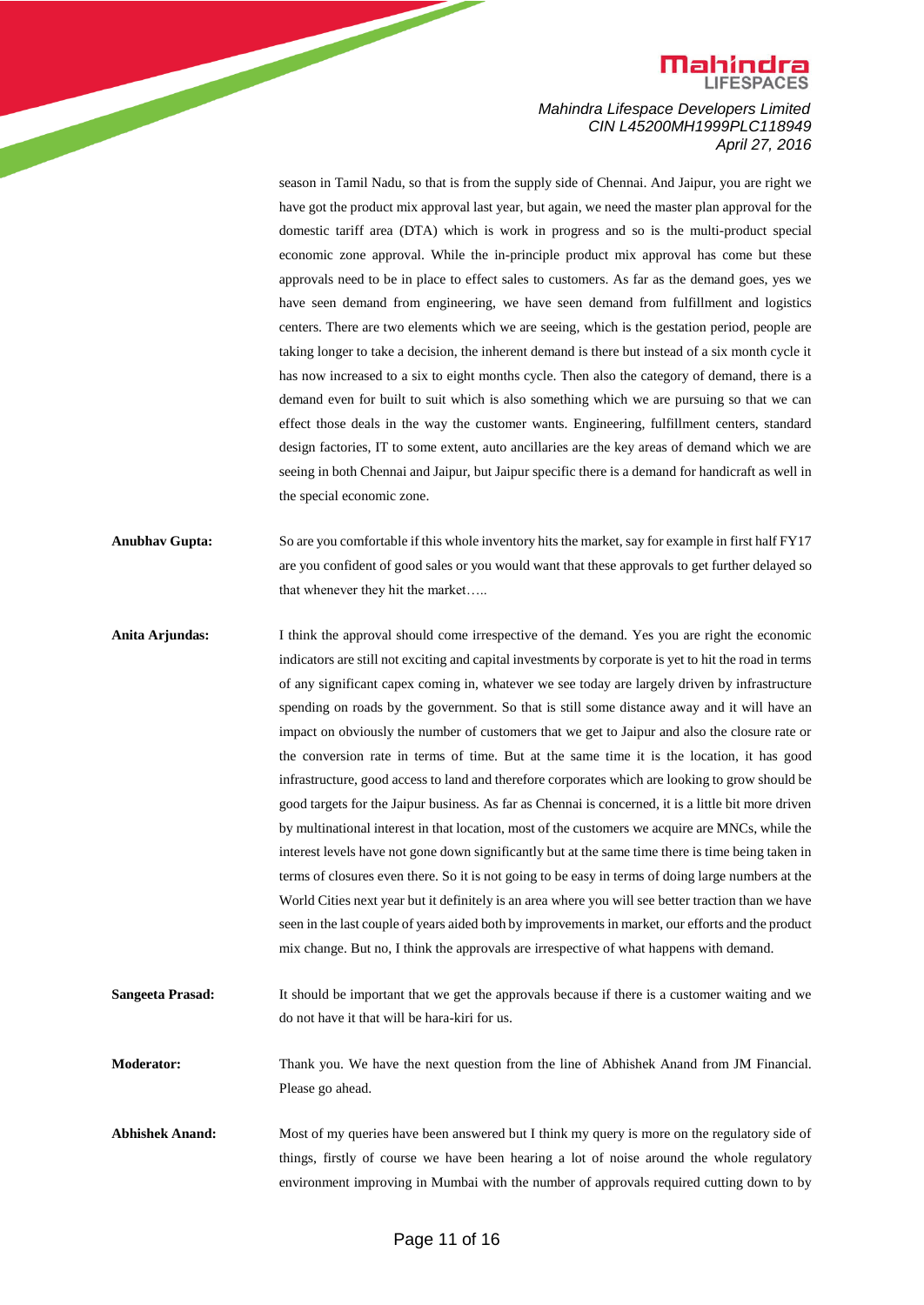

> almost half. So are we seeing any on-ground improvement in the process, are we heading towards a single window clearance or the implementation is yet to come through?

**Anita Arjundas:** Partially there in bits, some level of ease of doing business that the Maharashtra Government had announced, a few approvals are coming in faster. But yes, some distance to go in terms of being seamless single window, added to it I guess the issues around the High Court judgment etc. are not necessarily helping matters.

**Abhishek Anand:** Then if we look in the same light with Real Estate Regulatory Bill, now what is our take on the bill? Firstly, of course the bill will benefit organized players … So basically just trying to understand the regulatory bill coming into picture, do we have any tentative timelines when the bill will come through, when the state governments are planning to pass the bill and how is Mahindra going to be impacted by the bill?

Anita Arjundas: From a timing perspective, whatever we understand from the government is that the rules are being drafted and then the regulator has to be put in place so that expectation is that the whole process would take about a year and then thereafter these states will have to set up their own regulators. So the broad consensus seems to be that it is at least eight to 12 months away in terms of implementation that is in terms of timing. From our perspective, at a very primary level which is having approvals in place I think there we are fully compliant, we have for the last several years been launching all our projects with approvals, so we do not have concerns in terms of having anything which is inventory sold not backed by approvals or inability to construct, that part of it is not relevant to Lifespaces. So really again the second piece is around commitments in terms of what you show on your plans, what you construct, execution timelines, you are aware that has been a strong focus area for us in the last few years. I would not say we are fully there yet but at least in most projects in a range of between zero to four months, zero to six months max as opposed to much higher delays that we see across markets and that is execution efficiency that we will further improve upon. So that really leaves only the third factor which is the money that is to be set aside in the separate bank accounts for construction and land cost which is 70%. In most markets you would find that land plus construction would at least account for 60%. So really what you are not having access to is about 10%. In a market like Mumbai it is a little more difficult, land itself accounts for 40% to 50%. Therefore, I think there you are able to take out a lot more upfront because you are allowed to take out land cost as you collect from customers. So I think from all of those perspectives it is fine, what we lose is a certain level of fungibility of money across projects. And when I say fungibility I am not saying diversion, I am talking about when a project has generated enough cash flows to take care of its operations it tends to support the construction requirements of some of the other projects, that flexibility will be lost to the organization because each project will have to kind of be self-sufficient on its own.

**Abhishek Anand:** Also, just trying to understand particularly at the launch of the projects, so clearly the Bill or rather the Act talks about you needing a complete CC for the whole project instead of phase wise CC before launch, so in your view is that practical or it is better to splits projects into various phases into standalone project? So will this actually impact the project launches significantly?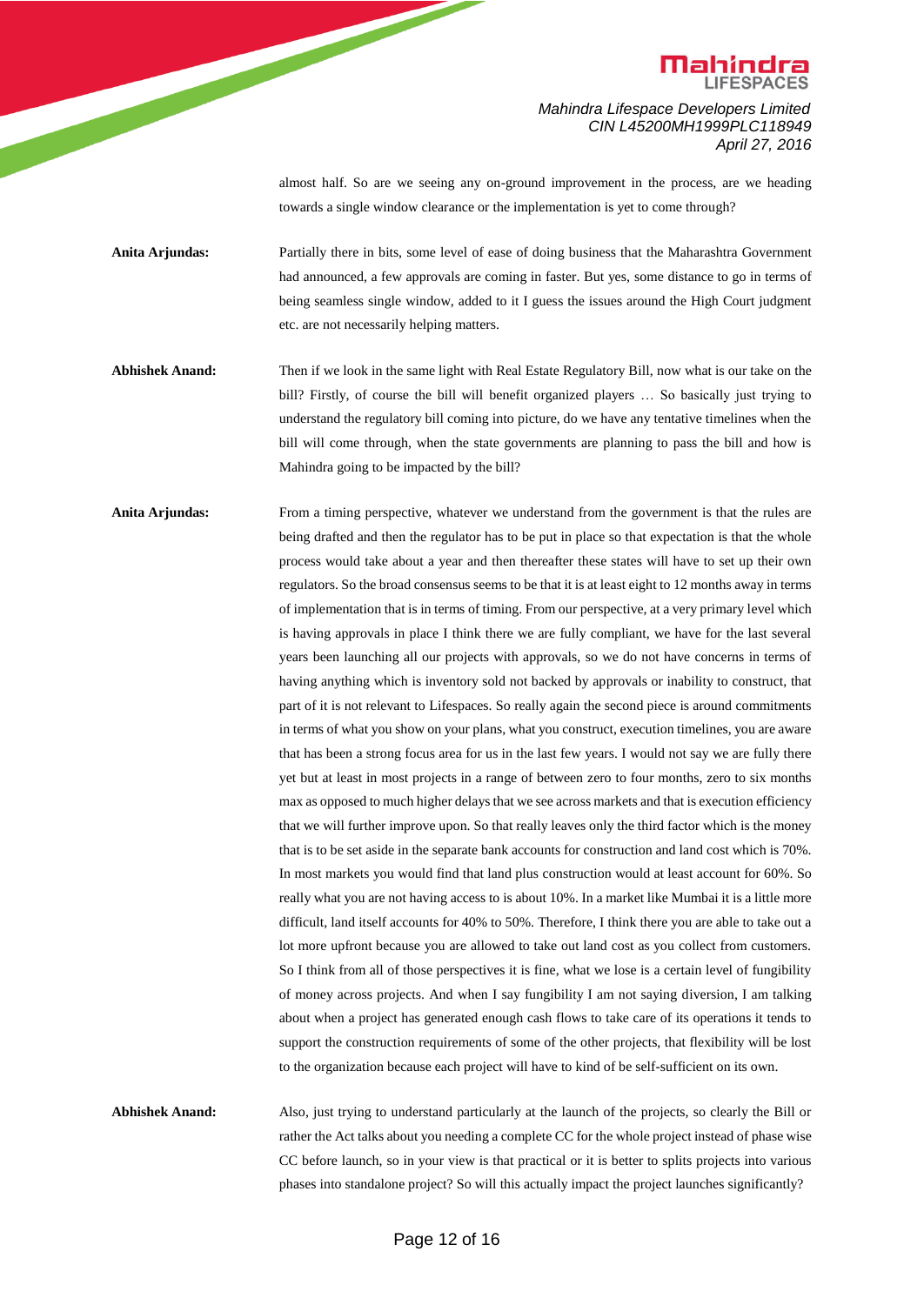

- Anita Arjundas: The CC that they are refereeing to is a commencement certificate for launch which is fine because in Mumbai anyway you have an IOD and a CC, you can launch on the basis of IOD but you really cannot start construction without the CC and there is generally a couple of months lag between the IOD and the CC, so from our perspective no impact on that.
- **Abhishek Anand:** So the Act talks about CC for the whole project instead of a phase, so for instance in Vivante we would require CC for both the phases instead of a single phase.
- **Anita Arjundas:** Vivante has two projects, it is not two phases and each would anyway have its own CC.
- **Abhishek Anand:** And secondly in terms of collection, so as you were explaining the 70% rule, so does that impact the JDA negotiations which you might have down the line because of course the land owners will get a similar deferred kind of a payment. So will they require more security deposits post the implementation of this Act or you believe that it is limited impact in those negotiations?
- **Anita Arjundas:** It is a grey area, there is still lack of clarity on how refundable deposits will be treated, and whether land cost is only equal to land, what about other costs around architects' approval, manpower which is a little unclear. So we have written to the Ministry seeking some of these clarifications. In the meantime, as far as JDAs are concerned, we are either structuring them as deposits or we are very clearly putting in enabling provisions in the negotiation around the Real Estate Bill and impact on the partner.
- **Abhishek Anand:** And also the interest cost in lieu of the land purchased, so will that be part of the total construction cost, any clarity on that or still we are yet to get any clarity?
- **Anita Arjundas:** Your guess is as good as mine.
- **Moderator:** Thank you. We have the next question from the line of Ashish Jalan from Reliance Mutual Funds. Please go ahead.
- **Ashish Jalan:** So my first question is with respect to the Jaipur World City, how much DTA area would be left as of now?
- **Anita Arjundas:** Around 20 acres.
- **Ashish Jalan:** Of the existing portion. And the master planning once it is completed, additional area would be available by when?
- Anita Arjundas: So that would be around 350 to 360 acres that would be saleable area out of the 500 of the gross area. We should be looking at the approvals coming in the first half of this year.
- Ashish Jalan: And there was also some tax demand on Jaipur World City, around Rs. 322 crores, so if you can give some clarity on what exactly is this demand and how do we expect to tackle it?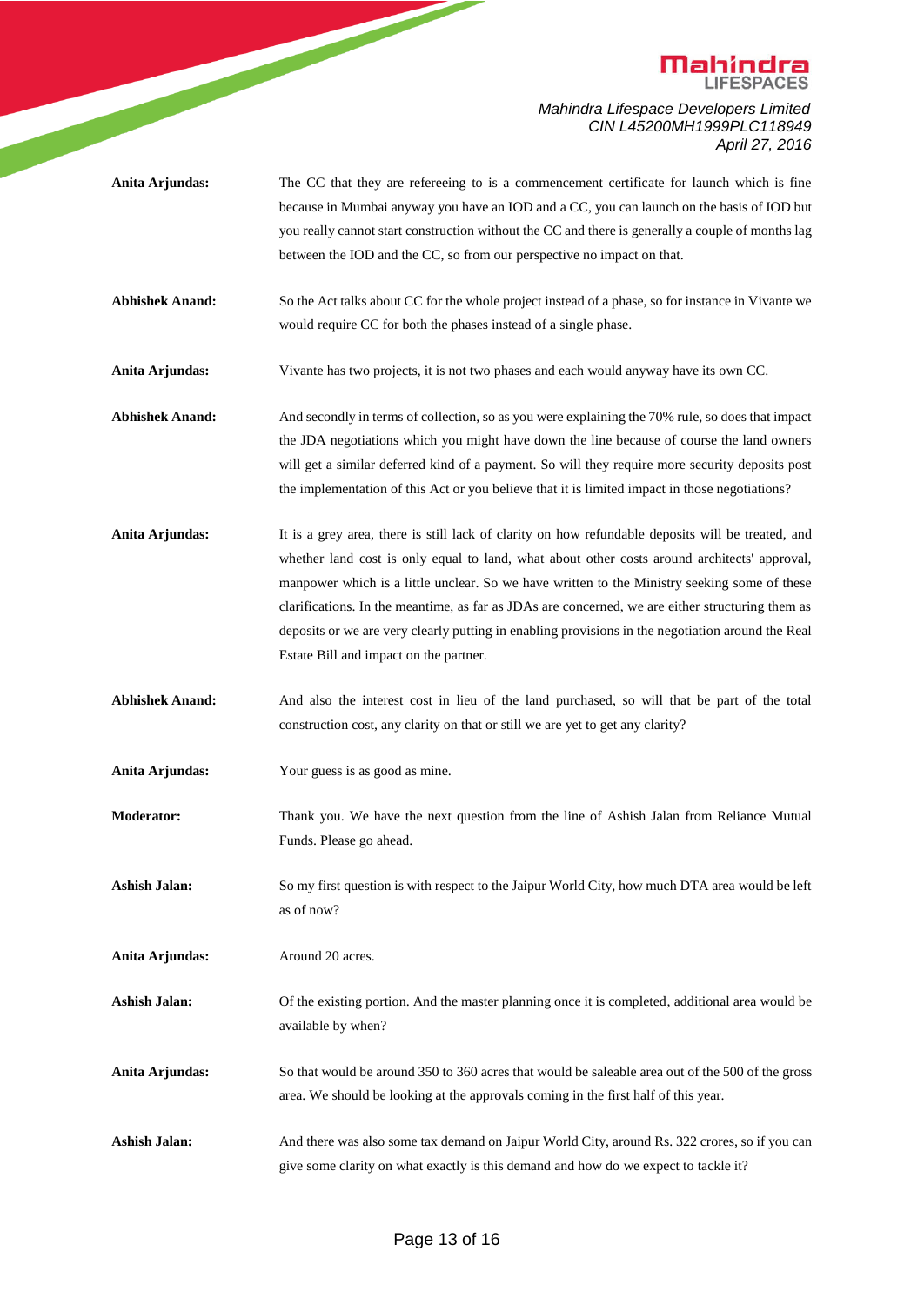

|                      | <b>Mahindra</b>                                                                                                                                                                                                                                                                                                                                                                                                                                                                                                                                                                                                                                                                                                                                                                                                                                                                                                   |
|----------------------|-------------------------------------------------------------------------------------------------------------------------------------------------------------------------------------------------------------------------------------------------------------------------------------------------------------------------------------------------------------------------------------------------------------------------------------------------------------------------------------------------------------------------------------------------------------------------------------------------------------------------------------------------------------------------------------------------------------------------------------------------------------------------------------------------------------------------------------------------------------------------------------------------------------------|
|                      | Mahindra Lifespace Developers Limited<br>CIN L45200MH1999PLC118949<br>April 27, 2016                                                                                                                                                                                                                                                                                                                                                                                                                                                                                                                                                                                                                                                                                                                                                                                                                              |
| Anita Arjundas:      | Well, it is going to be a long explanation, but quick summary is that there is something called a<br>land charge which is like an economic rent. We have paid as per the formula that is applicable<br>for the land economic rent as per our estimates and we have paid the entire amount. There is<br>obviously a different view from the Jaipur Development Authority. We are in discussion with<br>the UD department which is the Urban Development Department of which the Jaipur<br>Development Authority forms a part, and also with the Government of Rajasthan. As you are<br>aware the Government of Rajasthan, through RIICO is a shareholder in the company itself. And<br>I would not want to comment too much on it, but in our view we have paid what needs to be<br>paid and there needs to be a common understanding between the Government and the company<br>in terms of closure on the matter. |
| <b>Ashish Jalan:</b> | So any timelines you are expecting in terms of closure of this issue?                                                                                                                                                                                                                                                                                                                                                                                                                                                                                                                                                                                                                                                                                                                                                                                                                                             |
| Anita Arjundas:      | Difficult to define at this moment, we have not paid anything against the demand, we have<br>submitted our views, and we definitely have held a couple of meetings with the Government to<br>discuss the matter. In our understanding they would be reviewing it internally at the Government<br>itself and taking a decision at the earliest.                                                                                                                                                                                                                                                                                                                                                                                                                                                                                                                                                                    |
| <b>Ashish Jalan:</b> | So no provision is envisaged to be made on account of this demand presently?                                                                                                                                                                                                                                                                                                                                                                                                                                                                                                                                                                                                                                                                                                                                                                                                                                      |
| Anita Arjundas:      | No.                                                                                                                                                                                                                                                                                                                                                                                                                                                                                                                                                                                                                                                                                                                                                                                                                                                                                                               |
| <b>Ashish Jalan:</b> | And in terms of the multi-product SEZ, once the approvals come would you expect the demand<br>to be significantly different from what it is today because of the restriction that is there in terms<br>of the four industries that you can allow?                                                                                                                                                                                                                                                                                                                                                                                                                                                                                                                                                                                                                                                                 |
| Anita Arjundas:      | It will definitely open up more industries for us, today we are restricted to only light engineering<br>and handicrafts and IT. IT is fine because that is services, but manufacturing we are just very<br>narrowly limited to two industries, a multi-product SEZ will open up multiple industries.                                                                                                                                                                                                                                                                                                                                                                                                                                                                                                                                                                                                              |
| <b>Ashish Jalan:</b> | So you expect much greater velocity in terms of the demand in that area?                                                                                                                                                                                                                                                                                                                                                                                                                                                                                                                                                                                                                                                                                                                                                                                                                                          |
| Anita Arjundas:      | There should be an improvement. And it is just not multiple industries, sometimes a company<br>does multiple things, and they do not want to set up a plant only for one activity. So having that<br>flexibility helps them also take capex decisions easily.                                                                                                                                                                                                                                                                                                                                                                                                                                                                                                                                                                                                                                                     |
| Ashish Jalan:        | And there was an earlier question on the fixed cost in the World Cities, I mean if you have any<br>clarity or numbers on that around how much would be the annual fixed cost in the two projects?                                                                                                                                                                                                                                                                                                                                                                                                                                                                                                                                                                                                                                                                                                                 |
| Anita Arjundas:      | So both put together would be around Rs. 15 crores as far as manpower and admin costs are<br>concerned.                                                                                                                                                                                                                                                                                                                                                                                                                                                                                                                                                                                                                                                                                                                                                                                                           |
| <b>Ashish Jalan:</b> | So that will essentially cover the bulk of the fixed cost?                                                                                                                                                                                                                                                                                                                                                                                                                                                                                                                                                                                                                                                                                                                                                                                                                                                        |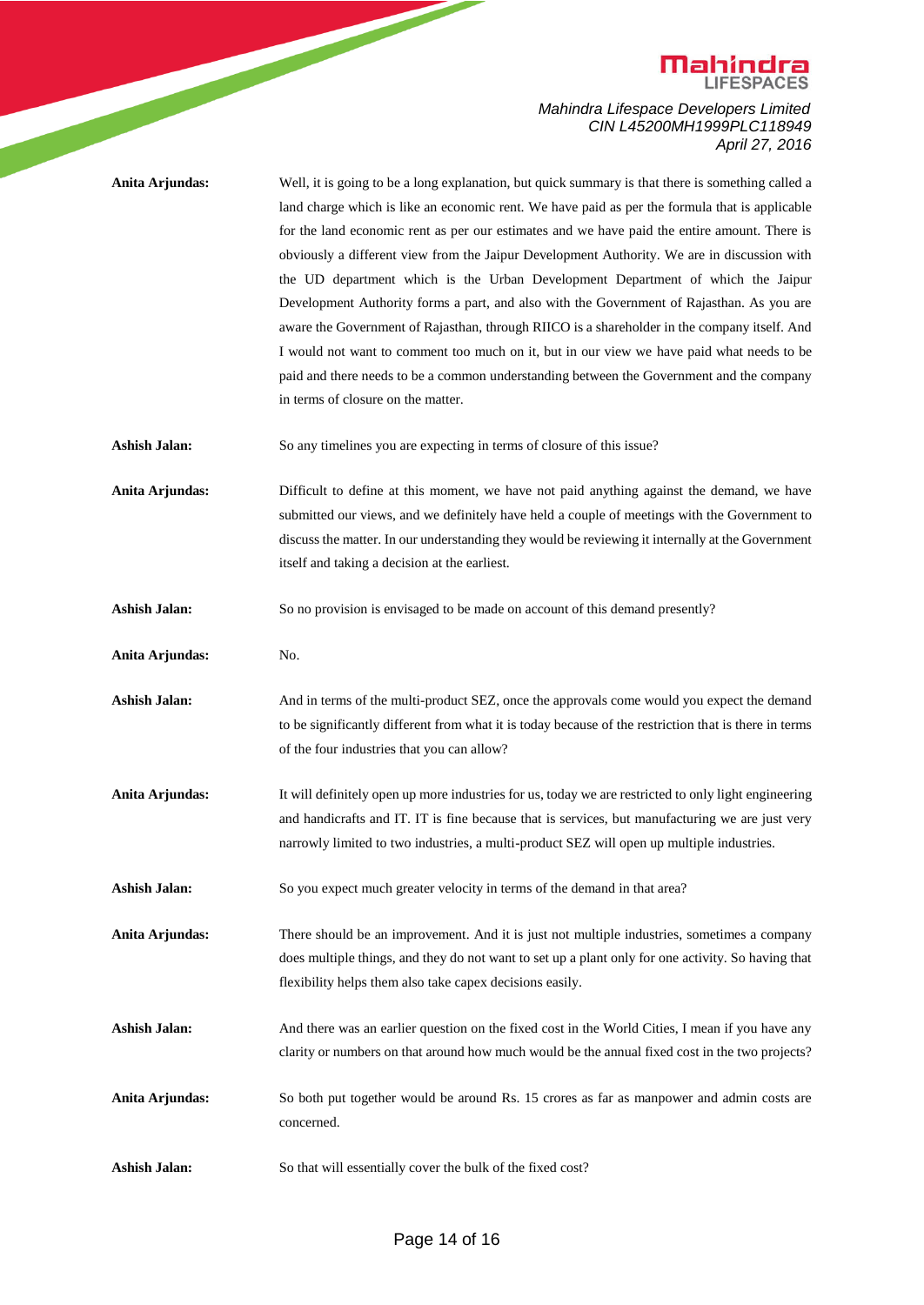

|                   | <b>Mahindra</b>                                                                                                                                                                                                                                                                                                                                                                                                                                                                                                                                                                                                                                                                                                          |
|-------------------|--------------------------------------------------------------------------------------------------------------------------------------------------------------------------------------------------------------------------------------------------------------------------------------------------------------------------------------------------------------------------------------------------------------------------------------------------------------------------------------------------------------------------------------------------------------------------------------------------------------------------------------------------------------------------------------------------------------------------|
|                   | Mahindra Lifespace Developers Limited<br>CIN L45200MH1999PLC118949<br>April 27, 2016                                                                                                                                                                                                                                                                                                                                                                                                                                                                                                                                                                                                                                     |
| Anita Arjundas:   | Yes.                                                                                                                                                                                                                                                                                                                                                                                                                                                                                                                                                                                                                                                                                                                     |
| <b>Moderator:</b> | Thank you. We have the next question from the line of Rajendra Mishra from IDFC. Please go<br>ahead.                                                                                                                                                                                                                                                                                                                                                                                                                                                                                                                                                                                                                     |
| Rajendra Mishra:  | So would it possible to share inventory numbers for the company market wise?                                                                                                                                                                                                                                                                                                                                                                                                                                                                                                                                                                                                                                             |
| Anita Arjundas:   | It would be there in the Investor Presentation, I think either the Company Profile or the Investor<br>Presentation has a geographical map which has market wise completed, ongoing and<br>forthcoming.                                                                                                                                                                                                                                                                                                                                                                                                                                                                                                                   |
| Rajendra Mishra:  | Perfect, so I will have a look at it. And my second query was, you said 14 live projects and three<br>and four expected this year, so what will be the number of projects as we speak one year from<br>now? I mean my point is any project which is getting completed and will be off the radar?                                                                                                                                                                                                                                                                                                                                                                                                                         |
| Anita Arjundas:   | Yes, so Aura has been completed in the National Capital Region, it has 30 units of finished goods<br>to be sold but it would fall off from execution front, and even from the sales front it should be<br>done this year. Similarly, Iris Court in Chennai is completed from an execution perspective, and<br>has about 35 units to be sold, and should be done this year. So these would be two which would<br>step out. Ashvita would be again completed by the end of this year but we will have some<br>inventory left to sell, the mortgage units will come in so there will be some inventory there. So<br>we would have three projects going out from the execution front, two going out from the sales<br>front. |
| Rajendra Mishra:  | And three to four would come in the next year?                                                                                                                                                                                                                                                                                                                                                                                                                                                                                                                                                                                                                                                                           |
| Anita Arjundas:   | Yes. I mean you can take a range of about at any point in time between 15 to 20 projects live for<br>the next two to three years at least as an organization.                                                                                                                                                                                                                                                                                                                                                                                                                                                                                                                                                            |
| Rajendra Mishra:  | And my last query is on this outlook, I joined a little late so I do not know whether you shared<br>the outlook for next year, so you said 17% growth for FY16, so have you shared your outlook<br>or range of growth estimates?                                                                                                                                                                                                                                                                                                                                                                                                                                                                                         |
| Anita Arjundas:   | We do not give guidance or not share any outlook, I have just said that sale on the current projects<br>grew by 17% this year and we should be adding new projects, hope to maintain the sustenance<br>or improve on it and therefore do better in FY17 in terms of the sales order book.                                                                                                                                                                                                                                                                                                                                                                                                                                |
| Rajendra Mishra:  | But just if I may ask, since you said that your focus will be to release the inventory so would<br>that mean we will see a higher growth profile than this year?                                                                                                                                                                                                                                                                                                                                                                                                                                                                                                                                                         |
| Anita Arjundas:   | I mean as I mentioned that is the intent, that is the objective of the company, let us see where we<br>go based on the market.                                                                                                                                                                                                                                                                                                                                                                                                                                                                                                                                                                                           |